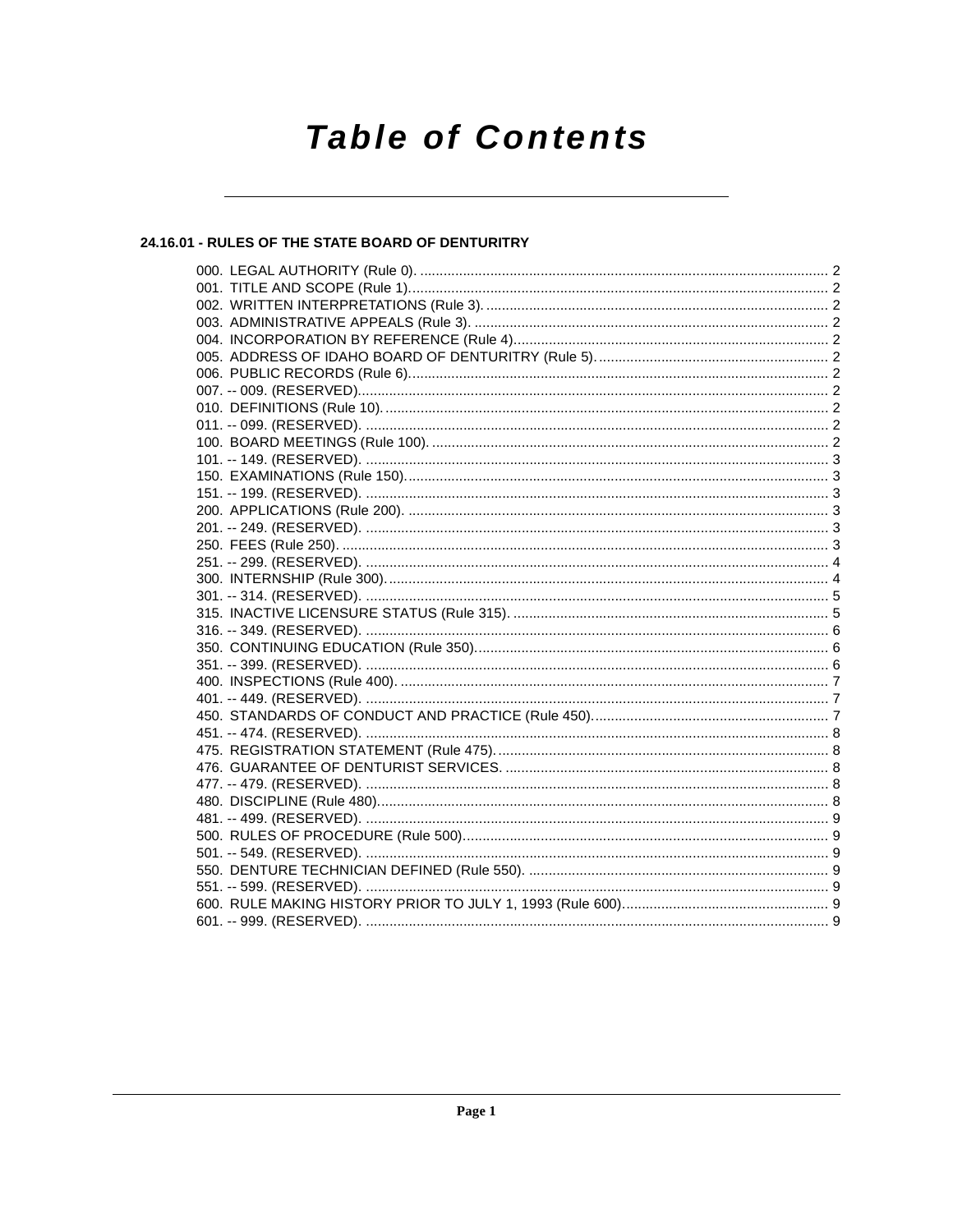### **IDAPA 24 TITLE 16 CHAPTER 01**

# **24.16.01 - RULES OF THE STATE BOARD OF DENTURITRY**

### <span id="page-1-1"></span><span id="page-1-0"></span>**000. LEGAL AUTHORITY (Rule 0).**

In accordance with Section 54-3309, Idaho Code, the State Board of Denturitry shall promulgate rules which implement the provisions of Chapter 33, Title 54, Idaho Code. (7-1-93)

#### <span id="page-1-2"></span>**001. TITLE AND SCOPE (Rule 1).**

These rules shall be cited as IDAPA 24.16.01, "Rules of the State Board of Denturitry". (7-1-93)

### <span id="page-1-3"></span>**002. WRITTEN INTERPRETATIONS (Rule 3).**

The board may have written statements that pertain to the interpretation of the rules of this chapter. Such interpretations, if any, are available for public inspection and copying at cost in the main office of the Bureau of Occupational Licenses. (4-2-03) Occupational Licenses.

### <span id="page-1-4"></span>**003. ADMINISTRATIVE APPEALS (Rule 3).**

Administrative Appeals shall be governed by the Administrative Procedure Act, Title 67, Chapter 52, Idaho Code.  $(4-2-03)$ 

## <span id="page-1-5"></span>**004. INCORPORATION BY REFERENCE (Rule 4).**

These rules do not incorporate by reference any document other than those sections of Idaho Code so referenced.  $(4-2-03)$ 

### <span id="page-1-6"></span>**005. ADDRESS OF IDAHO BOARD OF DENTURITRY (Rule 5).**

The office of the Board of Denturitry is located within the Bureau of Occupational Licenses, Owyhee Plaza, 1109 Main Street, Suite 220, Boise, Idaho 83702-5642. The phone number of the Board is (208) 334-3233. The Board's FAX number is (208) 334-3945. The Board's e-mail address is ibol@ibol.state.id.us. The Board's official web site is at www2.state.id.us/ibol/den. (4-2-03)

### <span id="page-1-7"></span>**006. PUBLIC RECORDS (Rule 6).**

The records associated with the Board of Denturitry are subject to the provisions of the Idaho Public Records Act, Title 9, Chapter 3, Idaho Code. (4-2-03) Title 9, Chapter 3, Idaho Code.

# <span id="page-1-8"></span>**007. -- 009. (RESERVED).**

### <span id="page-1-9"></span>**010. DEFINITIONS (Rule 10).**

<span id="page-1-15"></span><span id="page-1-14"></span><span id="page-1-13"></span>**01. Board**. The State Board of Denturitry, as prescribed in Section 54-3303(a), Idaho Code. (7-1-93)

**02. Denturist Services**. For purposes of the unconditional ninety (90) day guarantee prescribed in Section 54-3320(c), Idaho Code, denturist services include any and all prosthetic dental appliances and materials and/ or services related to the furnishing or supplying of such a denture, including prepatory work, construction, fitting, furnishing, supplying, altering, repairing or reproducing any prosthetic dental appliance or device. (7-1-97)

**03.** Bureau. The Bureau of Occupational Licenses as prescribed in Sections 54-3309 and 67-2602, Idaho Code. (4-2-03) Idaho Code. (4-2-03)

#### <span id="page-1-10"></span>**011. -- 099. (RESERVED).**

### <span id="page-1-12"></span><span id="page-1-11"></span>**100. BOARD MEETINGS (Rule 100).**

**01. Dates**. The board shall meet regularly in April and November of each year and at such other times e determined by the board.  $(4-2-03)$ as may be determined by the board.

**02. Place**. Meetings shall be held at the Bureau of Occupational Licenses. (7-1-93)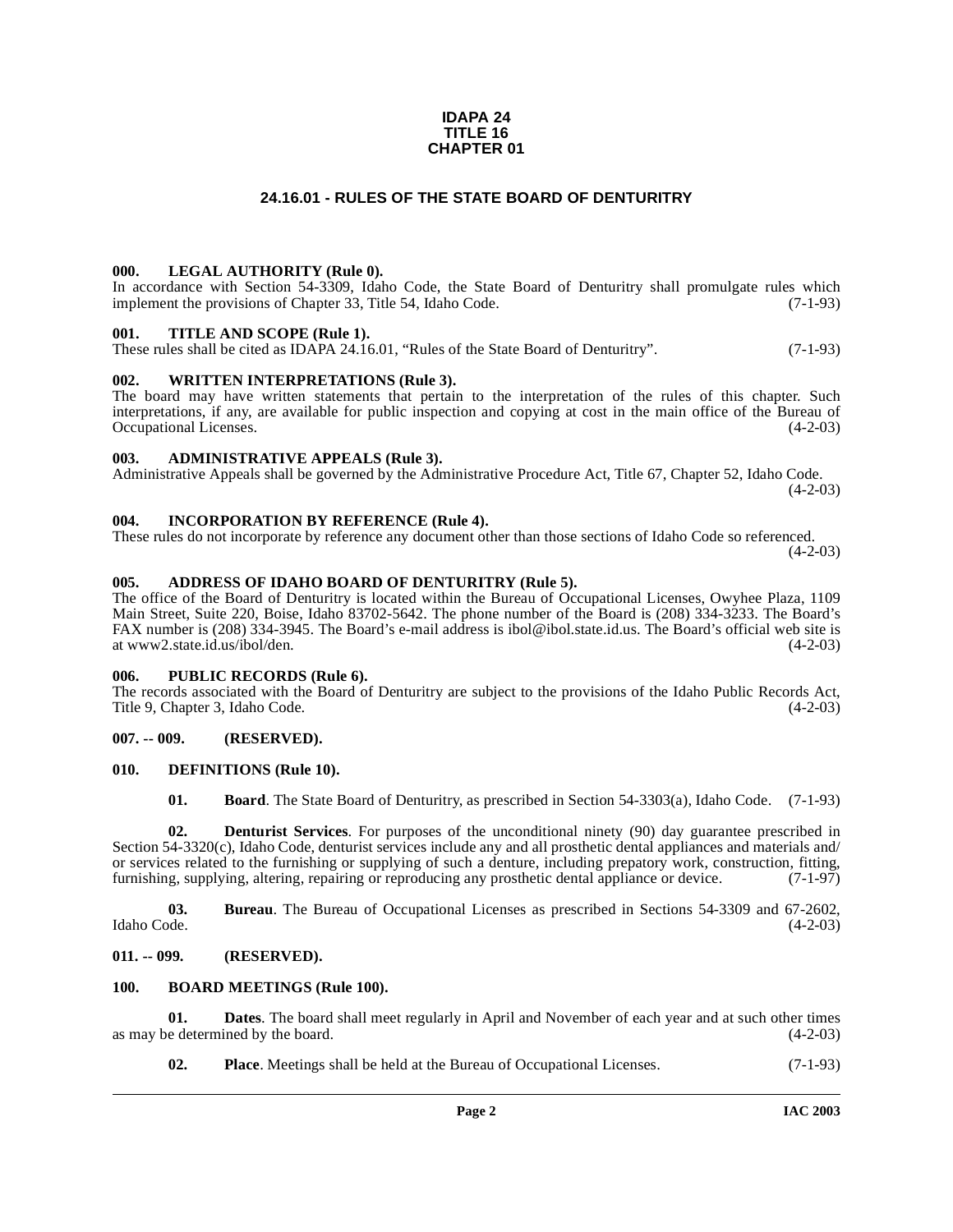**03. Dates And Places**. Dates and places may be changed through notification by the board at least ten (10) days prior to the regular meeting date or the date established for a meeting whichever is earlier. (7-1-93)

# <span id="page-2-9"></span><span id="page-2-0"></span>**101. -- 149. (RESERVED).**

### <span id="page-2-1"></span>**150. EXAMINATIONS (Rule 150).**

**01. Date Of Licensure Examination**. The licensure examination will be held at least semi-annually in June and January and at such other times as may be determined by the Board. (4-2-03)

**02. Place**. All examinations will be administered at the time and place as designated by the board. (3-10-00)

**03. Content**. Examinations shall include both a written theory examination and a practical ration of skills. (4-2-03) demonstration of skills.

**04.** Grading. An applicant must obtain a score of seventy-five percent (75%) or better on each part of the examination in order to pass the examination. (4-2-03)

### **05. Re-examination**. (4-2-03)

**a.** Applicants who fail either part or all of the examination shall be required to make application and pay the required fees prior to being eligible to retake the failed part of the examination. (4-2-03)

**b.** Applicants failing either part or all of the examination on the first attempt will not be required to complete any additional instruction prior to being eligible to make application and retake the examination. (4-2-03)

**c.** Applicants failing either part or all of the examination on a second attempt and all subsequent attempts shall not be eligible to make application and retake the examination within one (1) year of the date of the examination failure.

### <span id="page-2-2"></span>**151. -- 199. (RESERVED).**

### <span id="page-2-8"></span><span id="page-2-3"></span>**200. APPLICATIONS (Rule 200).**

<span id="page-2-6"></span>**01. Application Filing Date**. Licensure applications must be received in the Bureau of Occupational Licenses ninety (90) days prior to the scheduled examinations. Applications received after that date will be held over for the board's next scheduled examination. (3-10-00)

<span id="page-2-7"></span>**02. Application Form For Licensure**. Applications for licensure shall be made on forms approved by the board and furnished by the Bureau of Occupational Licenses and shall include all other documents necessary to establish the applicant meets the requirements for licensure except examination and is eligible to take the licensure examination. (7-1-93)

**03. Application Must Be Complete**. All applications must be complete in every respect and accompanied by the appropriate fees before being considered received by the Bureau of Occupational Licenses.

(7-1-93)

# <span id="page-2-4"></span>**201. -- 249. (RESERVED).**

<span id="page-2-11"></span><span id="page-2-10"></span><span id="page-2-5"></span>

| 250.<br>FEES (Rule 250).<br>The following fees are established by the board:<br>$(7-1-93)$ |     |                                                                          |            |
|--------------------------------------------------------------------------------------------|-----|--------------------------------------------------------------------------|------------|
|                                                                                            | 01. | License Application And Exam And Re-Examination Fee.                     | $(4-2-03)$ |
|                                                                                            | а.  | License application and examination fee - three hundred dollars (\$300). | $(7-1-93)$ |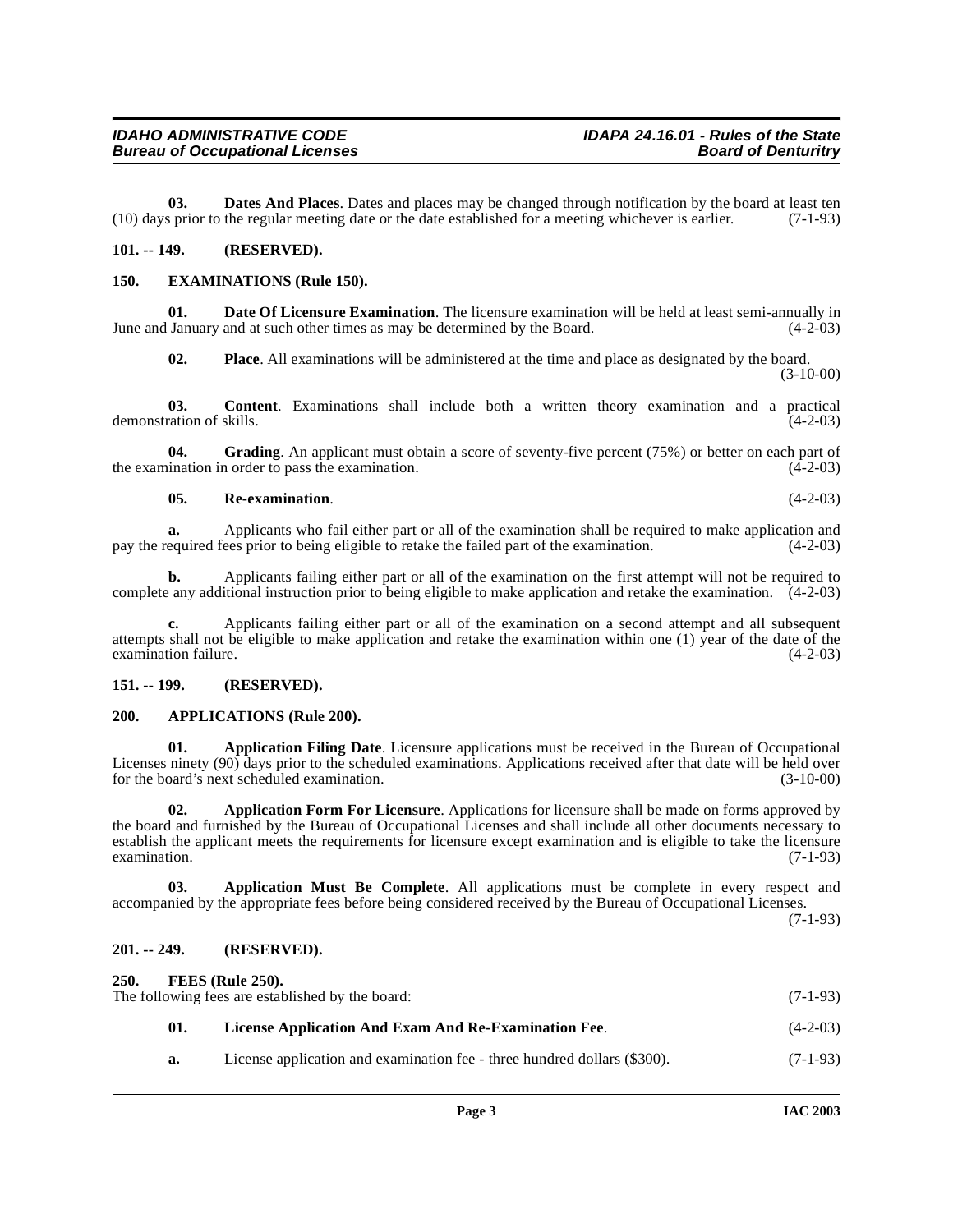<span id="page-3-8"></span><span id="page-3-7"></span><span id="page-3-5"></span><span id="page-3-4"></span><span id="page-3-3"></span><span id="page-3-2"></span><span id="page-3-1"></span><span id="page-3-0"></span>

|              | b.   | License application and re-examination fee - three hundred dollars (\$300).                                                                                                                                                                                                | $(4-2-03)$  |
|--------------|------|----------------------------------------------------------------------------------------------------------------------------------------------------------------------------------------------------------------------------------------------------------------------------|-------------|
| $(\$300).$   | 02.  | Intern Application And Permit Fee. Intern application and permit fee - three hundred dollars                                                                                                                                                                               | $(7-1-93)$  |
|              | 03.  | Initial License Fee. Initial license fee - three hundred dollars (\$300).                                                                                                                                                                                                  | $(7-1-93)$  |
|              | 04.  | <b>Annual Renewal Fee.</b> Annual renewal fee - three hundred dollars (\$300). The annual renewal fee<br>must be accompanied with certification of the applicant having met the required continued education set forth in<br>Section 54-3313, Idaho Code, and Section 350. | $(8-24-94)$ |
|              | 05.  | <b>Inactive License Fee.</b> The fee for a renewal of an inactive license shall be fifty dollars (\$50).                                                                                                                                                                   | $(3-10-00)$ |
| 251. -- 299. |      | (RESERVED).                                                                                                                                                                                                                                                                |             |
| 300.         |      | <b>INTERNSHIP (Rule 300).</b>                                                                                                                                                                                                                                              |             |
|              | 01.  | <b>Requirements And Conditions For Internship.</b>                                                                                                                                                                                                                         | $(3-10-00)$ |
|              | a.   | To be eligible for internship the applicant must have completed:                                                                                                                                                                                                           | $(3-10-00)$ |
|              | i.   | The educational requirements set forth in Section 54-3310(b), Idaho Code; or                                                                                                                                                                                               | $(3-10-00)$ |
| application. | ii.  | Have denturitry experience of three (3) years within the five (5) years immediately preceding                                                                                                                                                                              | $(3-10-00)$ |
|              | b.   | Where an internship is established based on experience, the internship is valid only while the intern<br>is actively pursuing completion of Idaho licensure requirements.                                                                                                  | $(3-10-00)$ |
|              | c.   | Application shall be made on forms provided by the Bureau of Occupational Licenses and shall:                                                                                                                                                                              | $(3-10-00)$ |
|              | i.   | Document the location of practice;                                                                                                                                                                                                                                         | $(3-10-00)$ |
|              | ii.  | Include the name and address of the supervising denturist or dentist;                                                                                                                                                                                                      | $(3-10-00)$ |
|              | iii. | Include a sworn or affirmed statement by the supervising denturist or dentist;                                                                                                                                                                                             | $(3-10-00)$ |
|              | iv.  | Include a sworn or affirmed statement by the supervisor accepting supervision of the intern;                                                                                                                                                                               | $(3-10-00)$ |
|              |      | Include a sworn statement by applicant that he is knowledgeable of law and rules and will abide by<br>all requirements of such law and rules; and                                                                                                                          | $(3-10-00)$ |
|              | vi.  | Include such other information necessary to establish applicant's qualifications for licensure as a<br>denturist and establish compliance with pre-intern requirements.                                                                                                    | $(3-10-00)$ |
|              | 02.  | <b>Internship Equivalency.</b> A person shall be considered to have the equivalent of two (2) years<br>internship under a licensed denturist who has met and verifies one (1) of the following within the five (5) years<br>immediately preceding application:             | $(3-10-00)$ |
|              | a.   | Two (2) years internship as a denture lab technician under a licensed dentist; or                                                                                                                                                                                          | $(3-10-00)$ |
|              |      |                                                                                                                                                                                                                                                                            |             |

<span id="page-3-6"></span>**b.** Two (2) years in the military as a denture lab technician; or (3-10-00)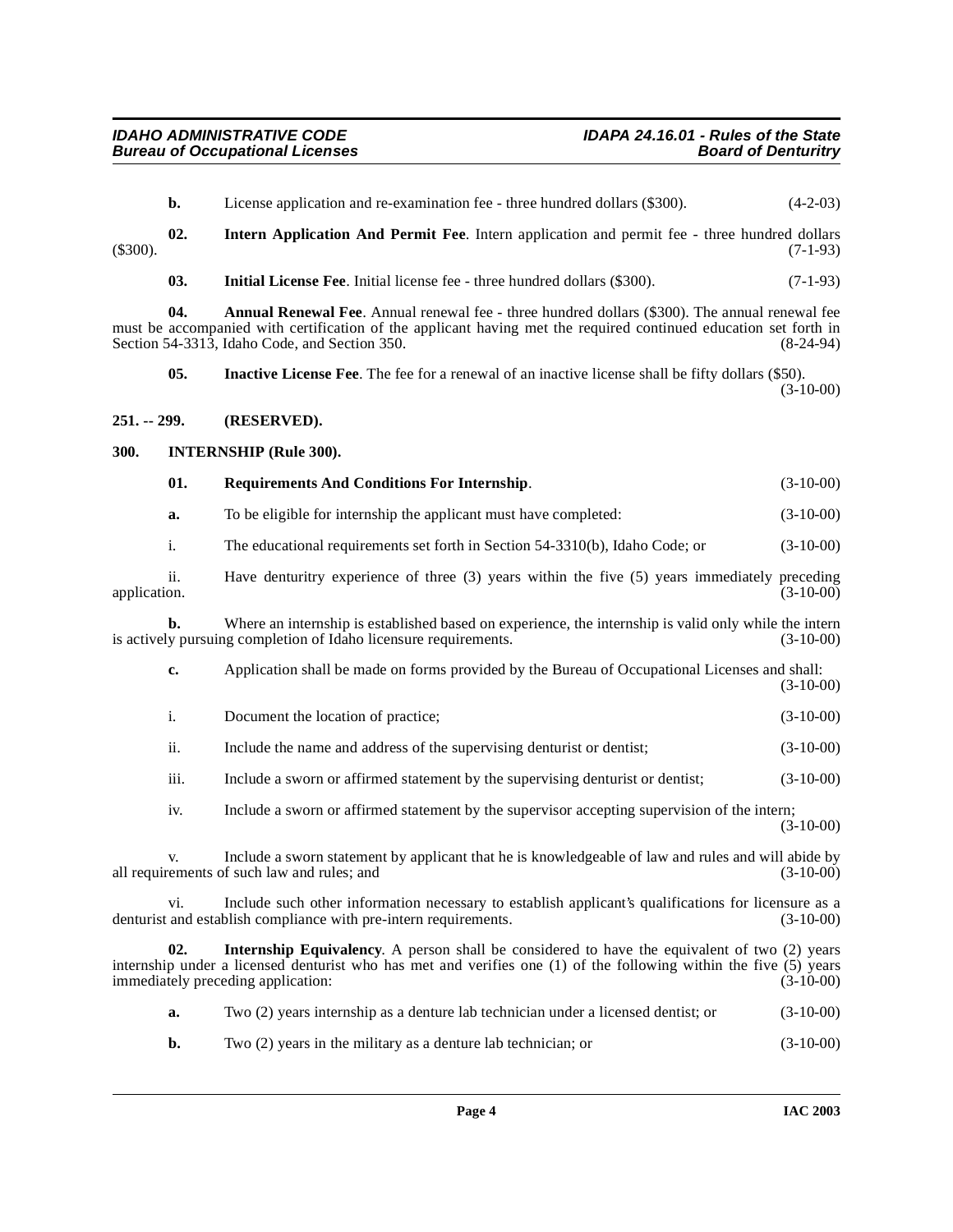<span id="page-4-7"></span><span id="page-4-4"></span>**c.** Three (3) years experience as a denturist under licensure in another state or Canada. (3-10-00)

**03. Internship Not To Exceed One Year**. Internship not to exceed one (1) year acquired through a formal training program in an acceptable school will be accepted toward the two (2) year required internship for  $l$  licensure.  $(7-1-93)$ 

**04. Training Requirements**. Each year of required internship shall consist of two thousand (2,000) urs of training and performance of the following minimum procedures for licensure. (7-1-93) clock hours of training and performance of the following minimum procedures for licensure.

| following: | Procedures shall include all steps required in constructing a finished denture but not limited to the | $(7-1-93)$ |
|------------|-------------------------------------------------------------------------------------------------------|------------|
|            | Patient charting - thirty-six (36) minimum.                                                           | $(7-1-93)$ |

| ii.  | Operatory sanitation - thirty-six (36) minimum.                                                    | $(7-1-93)$ |
|------|----------------------------------------------------------------------------------------------------|------------|
| iii. | Oral examination - thirty-six (36) minimum.                                                        | $(7-1-93)$ |
| iv.  | Impressions, preliminary and final (pour models, custom trays) - thirty-six (36) minimum. (7-1-93) |            |
| V.   | Bite registrations - twelve (12) minimum.                                                          | $(7-1-93)$ |

- vi. Articulations twelve (12) minimum. (7-1-93)
- vii. Set ups twelve  $(12)$  minimum. (7-1-93)
- viii. Try ins twelve  $(12)$  minimum. (7-1-93)
- ix. Processing (wax up, flask-boil out, packing, grind-polish) thirty-six (36) minimum. (7-1-93)
- x. Delivery-post adjustment thirty-six (36) minimum. (7-1-93)
- **b.** Processed relines (one (1) plate = one (1) unit) twenty-four (24) units.  $(7-1-93)$
- **c.** Tooth repairs forty-eight (48) minimum. (7-1-93)

# <span id="page-4-5"></span>**d.** Broken or fractured plates or partials - forty-eight (48) minimum. (7-1-93)

**05. Reporting Requirements**. Interns must file reports, attested to by the supervisor, with the board on forms provided by the Bureau of Occupational Licenses on a monthly basis and recapped at termination or completion of the training.

<span id="page-4-2"></span>**06. Denture Clinic Requirements**. Denture clinic requirements for approved internship training:

(7-1-93)

**a.** There shall be not more than one (1) internee per licensed denturist or dentist who is practicing at  $\text{c}$  on a full time basis. (7-1-93) the clinic on a full time basis.

**b.** There shall be a separate work station in the laboratory area for each intern with standard equipment, i.e. lathe, torch and storage space. The intern shall provide necessary hand tools to perform the duties of the denture profession. Use of the operatory facilities and other equipment will be shared with the intern. (7-1-93)

# <span id="page-4-0"></span>**301. -- 314. (RESERVED).**

# <span id="page-4-1"></span>**315. INACTIVE LICENSURE STATUS (Rule 315).**

<span id="page-4-6"></span><span id="page-4-3"></span>**01. Request License Be Placed On Inactive Status**. A denturitry licensee may request the board that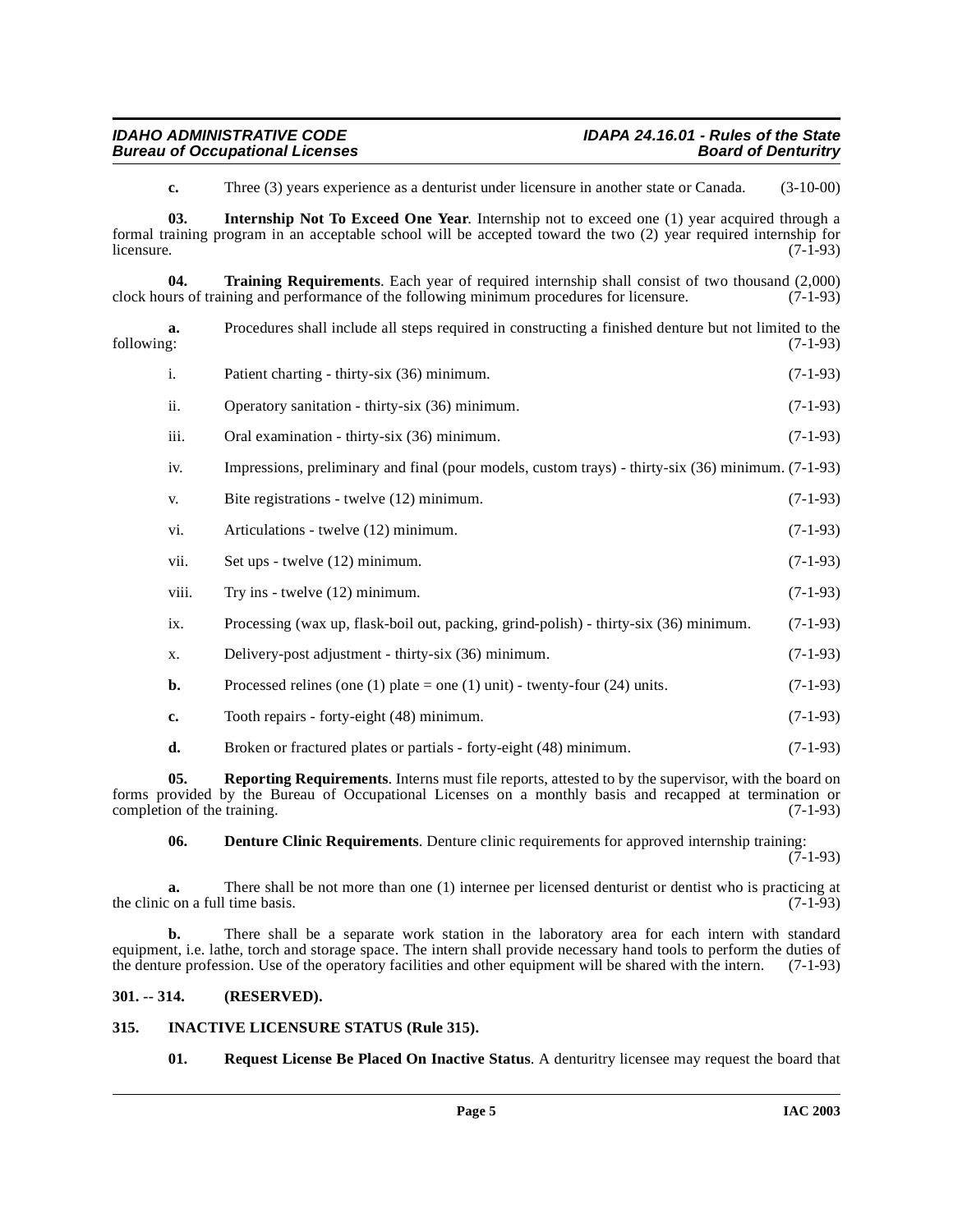# **IDAHO ADMINISTRATIVE CODE IDAPA 24.16.01 - Rules of the State**

his license be placed upon inactive status. (3-10-00)

<span id="page-5-5"></span>**02. License Fee For Inactive Status**. A licensee shall be required to submit an annual renewal fee of fifty dollars (\$50) in order to remain on inactive status. (3-10-00)

<span id="page-5-11"></span>**03.** While On Inactive Status. A licensee on inactive status shall not provide or perform denturist as defined in these rules. (3-10-00) services as defined in these rules.

<span id="page-5-7"></span>**04. Reactivating Inactive License**. A licensee on inactive status may reactivate his license to active status by paying the renewal fee for an active license and providing proof they have completed and obtained such continuing education as required by board rule of not less than twelve (12) hours for each year of inactive licensure. (3-10-00)

<span id="page-5-6"></span>**05. License Inactive Over Five Years**. No license may remain on inactive status for more than five (5)  $years.$  (3-10-00)

# <span id="page-5-0"></span>**316. -- 349. (RESERVED).**

# <span id="page-5-3"></span><span id="page-5-1"></span>**350. CONTINUING EDUCATION (Rule 350).**

The board may accredit education programs for purposes of continuing education where the subject matter of the program is determined to be pertinent to the practice of denturity. (7-1-93) program is determined to be pertinent to the practice of denturitry.

**01. Subjects**. Subjects deemed pertinent to the practice of denturitry are those set forth in Section 54- 3311(b), Idaho Code and may also include ethics courses. (7-1-93)

<span id="page-5-8"></span>**02. Request For Approval**. Requests for approval of continuing education programs must be made to the board, in writing, and provide an outline of the program which the board is being asked to approve. The request must also address the matters set forth in Subsection 350.05 below. Requests may accompany the annual renewal form or may be made to the board in advance of the program for which approval is sought as indicated in Subsection 350.03, below. (7-1-93) 350.03, below.

<span id="page-5-10"></span>**03. Requests For Pre-Approval**. Requests for pre-approval of continuing education programs must be made to the board, in writing, and provide an outline of the program which the board is being asked to approve. Requests for pre-approval must also address the matters set forth in Subsection 350.05 below. (7-1-93)

**a.** Requests for pre-approval must be received by the Bureau of Occupational Licenses no less than 1) working days prior to the date of the program. (7-1-93) eleven  $(11)$  working days prior to the date of the program.

**b.** Requests for pre-approval which are not denied within ten (10) working days from receipt by the vill be deemed approved. (7-1-93) Bureau will be deemed approved.

**c.** Only those continuing education programs sponsored by recognized educational institutions (such as accredited colleges or universities), state or national denturist boards or associations, will be eligible for preapproval consideration by the board. All other programs will be considered at the time of renewal. (7-1-93)

<span id="page-5-4"></span>**04. Credit For Continuing Education Attendance**. Continuing education credit will be given only for actual time in attendance by the licensee. No credit will be given for non-instructive time. Correspondence or Home Study courses shall not be eligible for continuing education credits. (3-10-00)

<span id="page-5-9"></span>**05. Requests For Approval Of Programs**. All requests for approval or pre-approval of educational programs must be accompanied by a statement that includes the name of the instructor or instructors, the date and time and location of the course, the specific agenda for the course, and a statement by the licensee of how the course is believed to be pertinent to the practice of denturitry as specified in Section 54-3311(b), Idaho Code. (7-1-93)

# <span id="page-5-2"></span>**351. -- 399. (RESERVED).**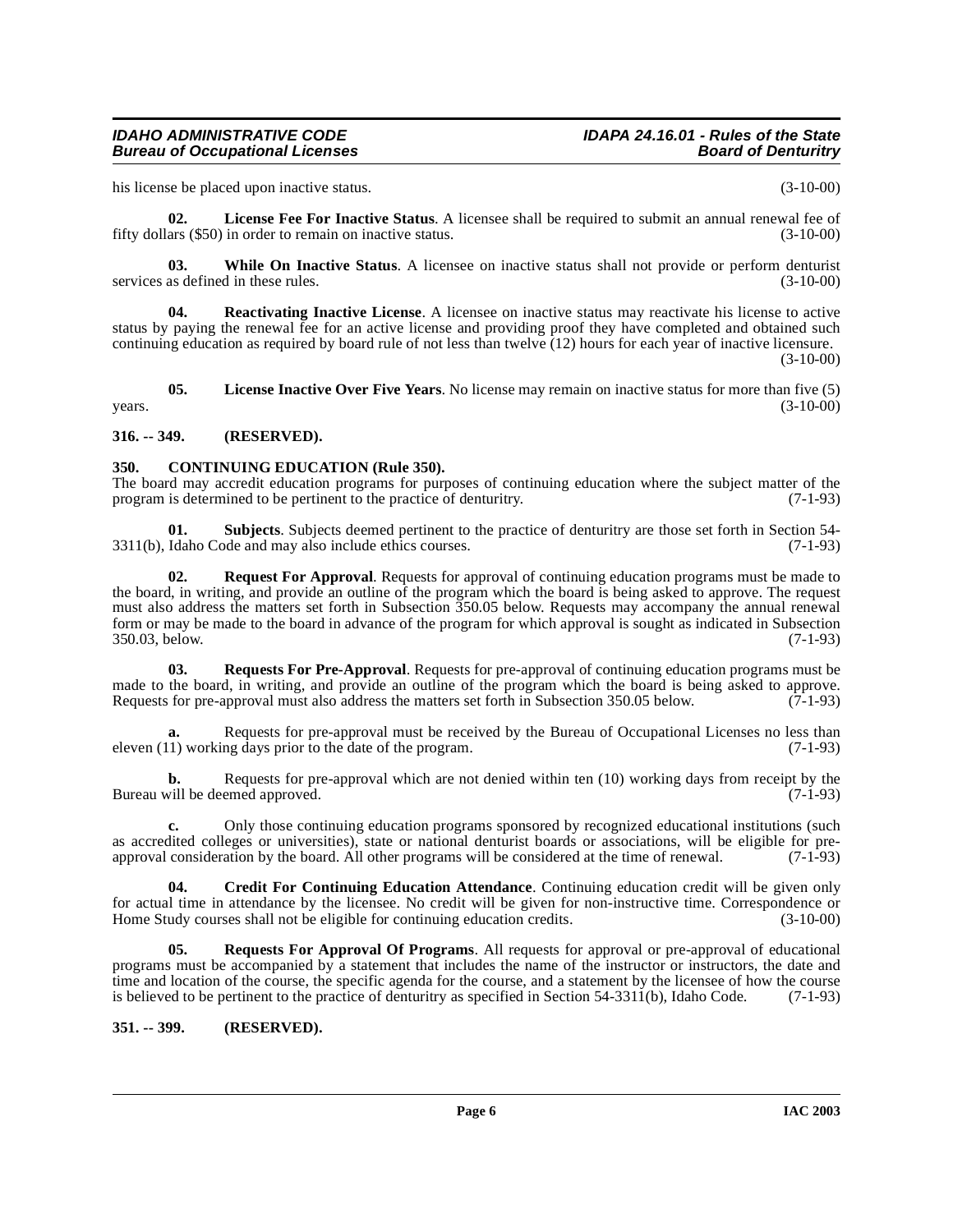# **IDAHO ADMINISTRATIVE CODE IDAPA 24.16.01 - Rules of the State**

### <span id="page-6-3"></span><span id="page-6-0"></span>**400. INSPECTIONS (Rule 400).**

<span id="page-6-8"></span>**01. Who May Examine Or Inspect**. The board or its agents may examine and inspect the place of business of any denturist at anytime during business hours or upon at least seventy-two (72) hours notice made by U.S. mail to the address of record of the denturist when the board or its agents are unable to establish the regular business hours. (7-1-93) business hours.

<span id="page-6-5"></span>**02. Reason For Inspection**. Inspections are made to insure compliance with the Standards of Conduct and practice set forth in Section 450. Deficiencies are a violation of Section 450 and actionable against the denturist under Section 54-3314(c), Idaho Code. (7-1-93)

# <span id="page-6-1"></span>**401. -- 449. (RESERVED).**

# <span id="page-6-2"></span>**450. STANDARDS OF CONDUCT AND PRACTICE (Rule 450).**

# <span id="page-6-7"></span><span id="page-6-6"></span>**01. Sanitation**. (7-1-93)

**a.** There shall be three (3) separate rooms; a reception room, and operatory room and a laboratory. (7-1-93)

**b.** The operatory room shall have hot and cold running water, basin with approved disposal system; ant soap; single-use towels, a cuspidor with running water and a closed waste receptacle. (8-24-94) disinfectant soap; single-use towels, a cuspidor with running water and a closed waste receptacle.

<span id="page-6-4"></span>

| system.        | c.                       | The laboratory room shall have hot and cold running water, and basin with approved disposal                                                                                                   | $(8-24-94)$ |
|----------------|--------------------------|-----------------------------------------------------------------------------------------------------------------------------------------------------------------------------------------------|-------------|
| of the public. | d.                       | There shall be a method of sterilization and disinfection evident and in use to insure the protection                                                                                         | $(8-24-94)$ |
|                | е.                       | All floors, walls, ceiling and benches shall be kept in a sanitary condition at all times.                                                                                                    | $(8-24-94)$ |
|                | f.                       | Every patient shall have a separate and clean bib and a disposable cup.                                                                                                                       | $(7-1-93)$  |
|                | g.                       | Every denturist shall wear a clean and professional garment.                                                                                                                                  | $(7-1-93)$  |
|                | h.                       | The hands of every denturist shall be washed in the presence of every patient with germicidal or<br>antiseptic soap and water. Every denturist shall wear disposable gloves.                  | $(8-24-94)$ |
|                | i.                       | Adequate and conveniently located toilet facilities with hot and cold running water, basin with<br>approved disposal system, soap and single use towels will be provided within the building. | $(8-24-94)$ |
|                | the board or its agents. | All denturist offices shall be open to inspection anytime during the business hours to inspection by                                                                                          | $(7-1-93)$  |
|                | k.                       | All telephones must have emergency phone numbers placed on the telephone.                                                                                                                     | $(7-1-93)$  |
|                | 02.                      | <b>Office Standards.</b>                                                                                                                                                                      | $(7-1-93)$  |
| work.          | a.                       | Denturists shall take care to use proper sterilization and sanitation techniques in all phases of their                                                                                       | $(7-1-93)$  |
|                | b.                       | A complete record of each patient shall be kept.                                                                                                                                              | $(7-1-93)$  |
|                | c.                       | All teeth and materials used shall meet ADA standards.                                                                                                                                        | $(7-1-93)$  |
|                | 03.                      | <b>General Conditions.</b>                                                                                                                                                                    | $(7-1-93)$  |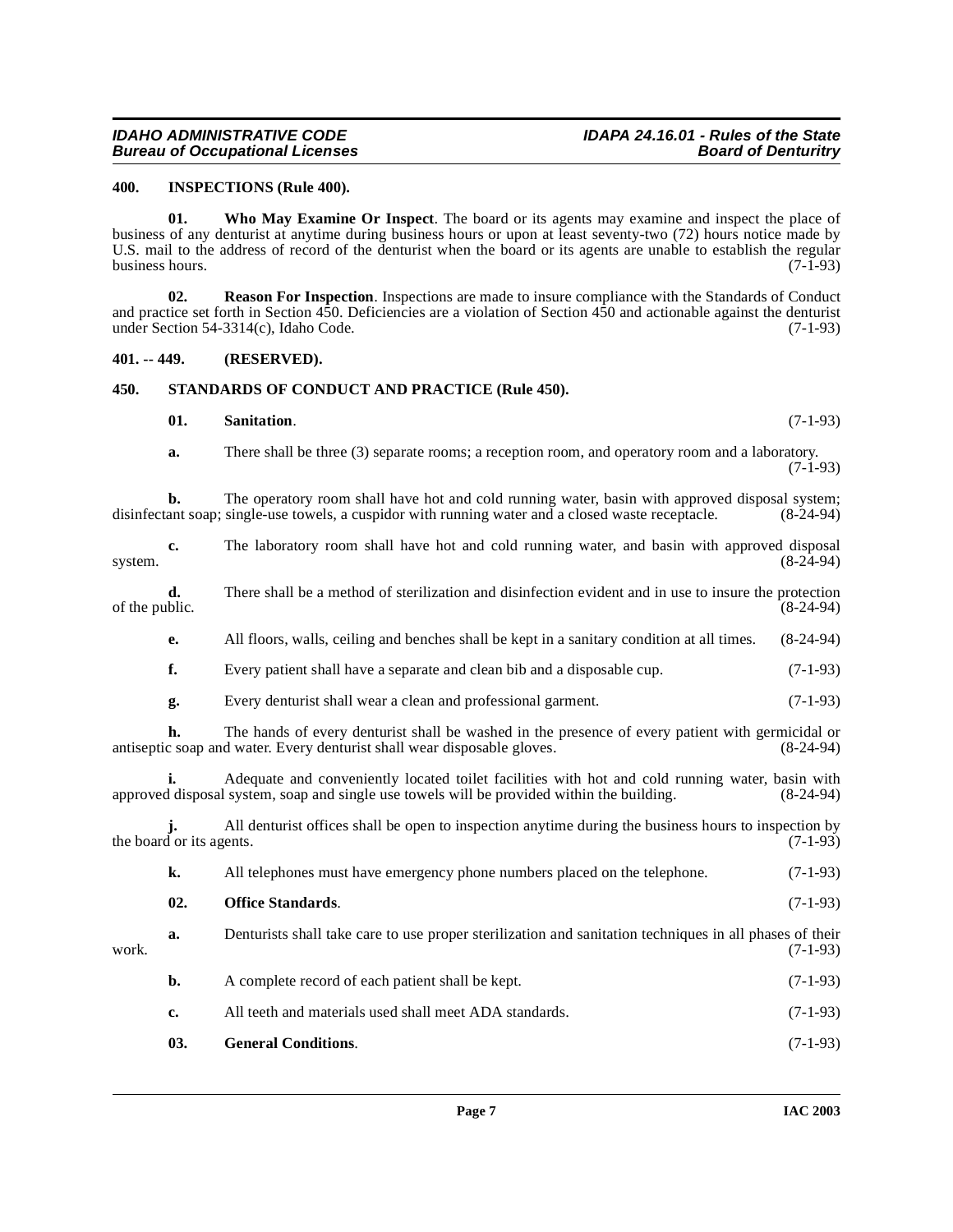**a.** Conditions deemed by investigators to be a menace to the public health will be brought to the of the board for consideration and immediate action. (7-1-93) attention of the board for consideration and immediate action.

**b.** These Standards of Conduct and Practice shall be conspicuously posted in every licensed 's place of business. (7-1-93) denturist's place of business.

# <span id="page-7-0"></span>**451. -- 474. (RESERVED).**

# <span id="page-7-16"></span><span id="page-7-1"></span>**475. REGISTRATION STATEMENT (Rule 475).**

To enable the board to examine or inspect the place of business of any licensed denturist as referred to in Section 54-  $3314(5)$ (b), Idaho Code, the filing of an annual statement shall be required of all licensed denturists. (7-1-97)

**01.** Statement. Shall list the name and principal place of business of the denturist who is responsible ractice of denturitry at that location. (7-1-97) for the practice of denturitry at that location.

<span id="page-7-15"></span>**02. Other Business Locations**. Any other business locations maintained by the principal denturist and rists employed at the business. (7-1-97) all denturists employed at the business.

<span id="page-7-8"></span>**03. Date Of Filing**. Shall be filed with the board no later than August 15th of each year or within ten (10) days of any change in either location, identity of principal denturist or denturist employees. (7-1-97)

<span id="page-7-10"></span>**Failure To Timely File**. Failure to timely file or update this statement will constitute grounds for t to Section 54-3314(a), Idaho Code. (7-1-97) discipline pursuant to Section  $54-3314(a)$ , Idaho Code.

### <span id="page-7-11"></span><span id="page-7-2"></span>**476. GUARANTEE OF DENTURIST SERVICES.**

As prescribed in Section 54-3320(c), Idaho Code, unconditional guarantee of denturist services will require that the licensee refund, in full, any monies received in connection with the providing of denturist services, if demanded by the purchaser within ninety (90) days of delivery of the dentures, or the providing of services for which a fee is charged.  $(7-1-97)$  $\alpha$  charged.  $(7-1-97)$ 

<span id="page-7-13"></span>**01. Ninety Day Period**. The ninety (90) day period shall be tolled for any period in which the denturist has taken possession or control of the dentures after original delivery. (7-1-97)

<span id="page-7-17"></span>**02. Written Contract**. By written contract signed by the purchaser, the denturist may specify the amount of the purchase price of the dentures, if any, that is nonrefundable should the consumer choose to cancel the purchase within the guarantee period. (7-1-97)

**03. Nonrefundable Amount**. Under no circumstances shall the nonrefundable amount exceed twentyfive percent (25%) of the total purchase price of the dentures. (7-1-97)

<span id="page-7-14"></span><span id="page-7-12"></span><span id="page-7-5"></span>**04.** Limitation. There is no limitation on the consumer's right to cancel. (7-1-97)

**05. Cancellation Of Agreement**. If the licensee elects to cancel the agreement or refuses to provide adjustments or other appropriate services to the consumer, the consumer will be entitled to a complete refund.

(7-1-97)

# <span id="page-7-3"></span>**477. -- 479. (RESERVED).**

# <span id="page-7-9"></span><span id="page-7-4"></span>**480. DISCIPLINE (Rule 480).**

<span id="page-7-6"></span>**01. Civil Fine**. The Board may impose a civil fine not to exceed one thousand dollars (\$1,000) upon a licensed denturist for each violation of Section 54-3314(a), Idaho Code. (3-18-99)

<span id="page-7-7"></span>**02. Costs And Fees**. The Board may order a licensed denturist to pay the costs and fees incurred by the Board in the investigation or prosecution of the licensee for violation of Section 54-3314(a), Idaho Code. (3-18-99)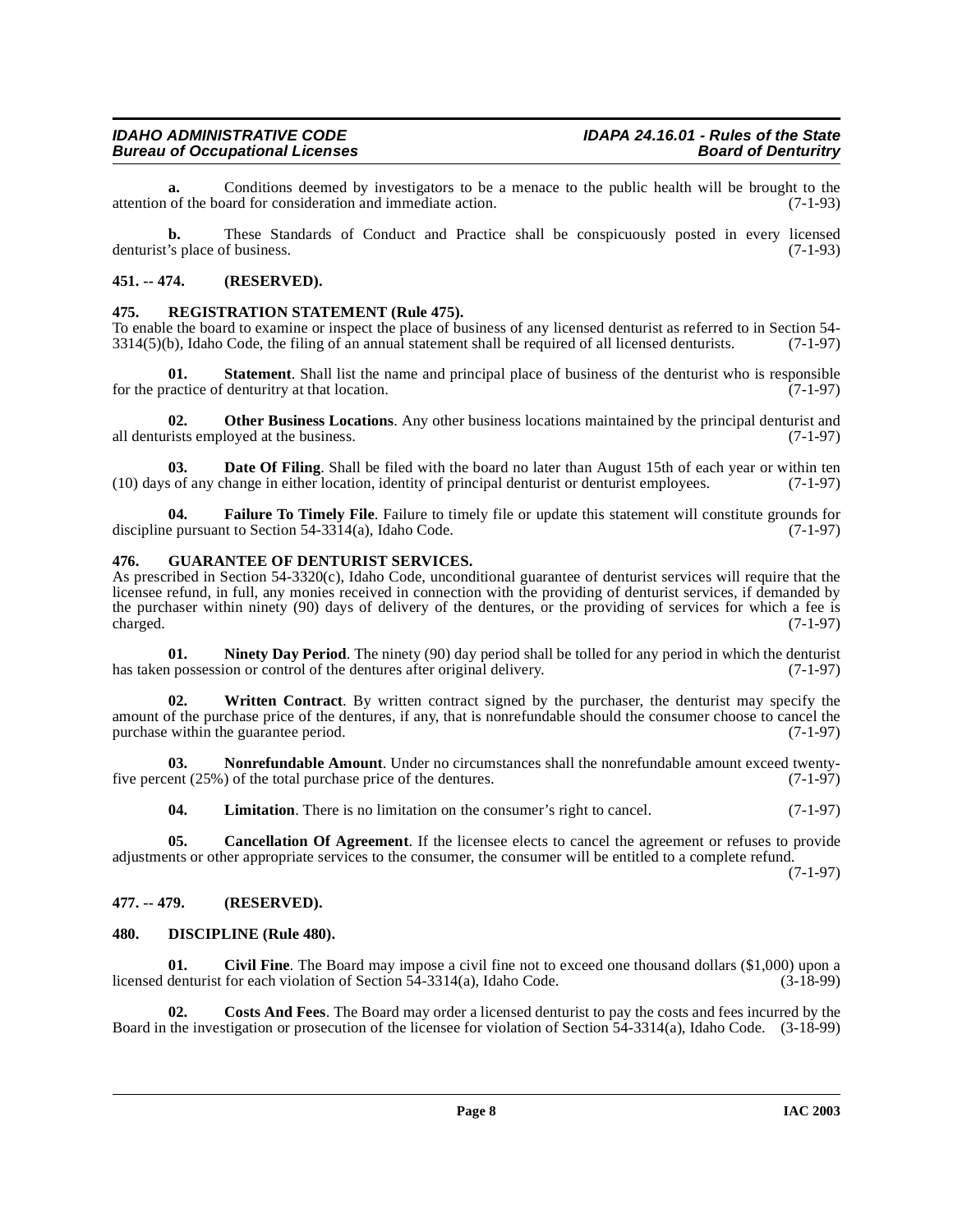# <span id="page-8-0"></span>**481. -- 499. (RESERVED).**

### <span id="page-8-8"></span><span id="page-8-1"></span>**500. RULES OF PROCEDURE (Rule 500).**

The rules of procedure adopted by the Bureau of Occupational Licenses are the rules of procedure of the Board of Denturity. (7-1-93) Denturitry. (7-1-93)

## <span id="page-8-2"></span>**501. -- 549. (RESERVED).**

### <span id="page-8-7"></span><span id="page-8-3"></span>**550. DENTURE TECHNICIAN DEFINED (Rule 550).**

A denture technician is a person who is limited to making, constructing, altering, reproducing or repairing of a full upper or lower removable prosthetic denture, the repairing of a removable partial upper or lower prosthetic denture<br>but is not allowed to make an impression or come in direct contact with a patient. (3-10-00) but is not allowed to make an impression or come in direct contact with a patient.

### <span id="page-8-4"></span>**551. -- 599. (RESERVED).**

# <span id="page-8-5"></span>**600. RULE MAKING HISTORY PRIOR TO JULY 1, 1993 (Rule 600).**

Adopted July 20, 1984, Effective August 10, 1984, Amended and Readopted June 10, 1988, Effective July 1, 1988 Amended and Readopted July 13, 1992, Effective August 3, 1992 (7-1-93)

# <span id="page-8-6"></span>**601. -- 999. (RESERVED).**